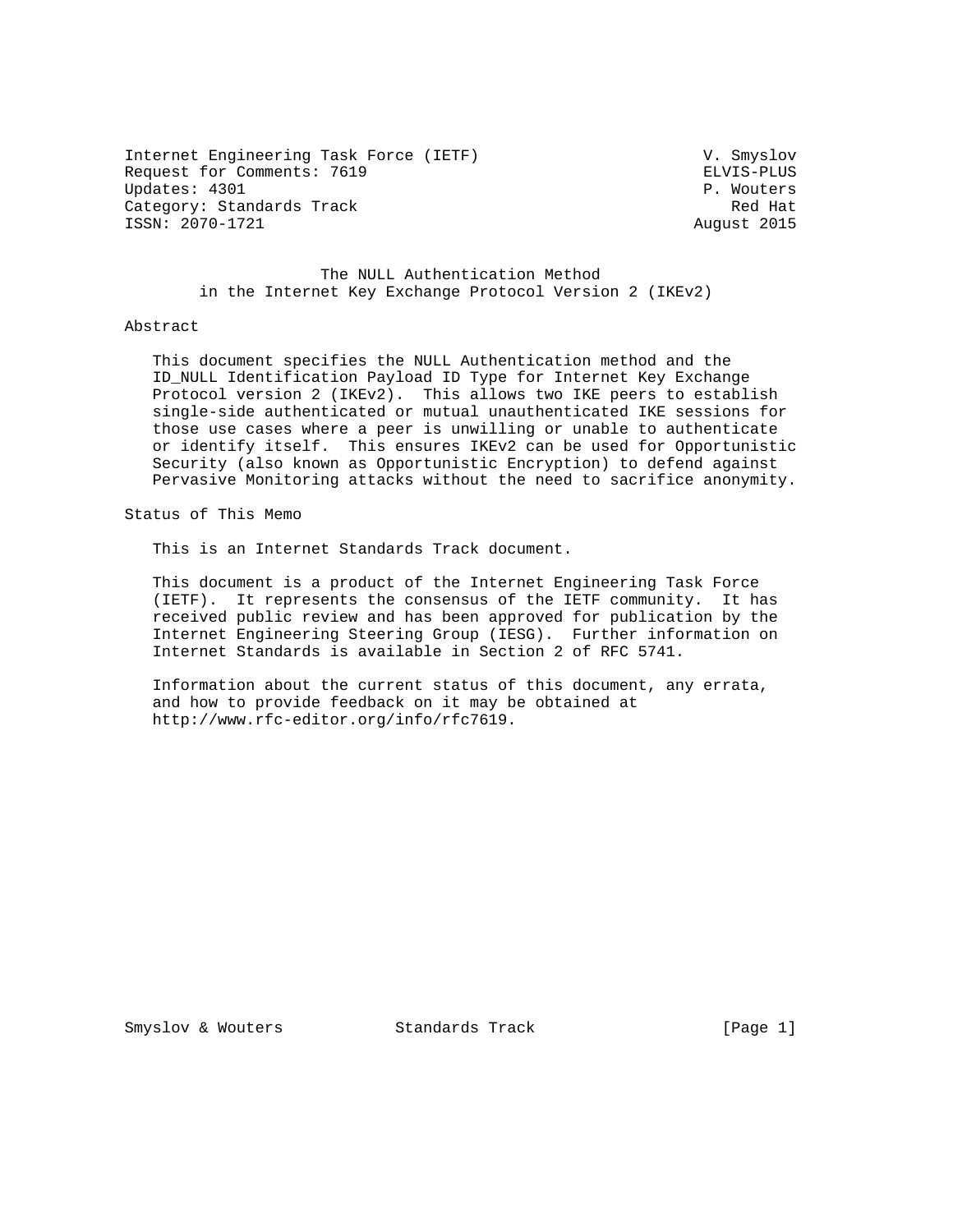# Copyright Notice

 Copyright (c) 2015 IETF Trust and the persons identified as the document authors. All rights reserved.

 This document is subject to BCP 78 and the IETF Trust's Legal Provisions Relating to IETF Documents (http://trustee.ietf.org/license-info) in effect on the date of publication of this document. Please review these documents carefully, as they describe your rights and restrictions with respect

 to this document. Code Components extracted from this document must include Simplified BSD License text as described in Section 4.e of the Trust Legal Provisions and are provided without warranty as described in the Simplified BSD License.

Table of Contents

|      | Conventions Used in This Document                           | 4              |
|------|-------------------------------------------------------------|----------------|
| 2.1  | Using the NULL Authentication Method                        | 4              |
| 2.1. | Authentication Payload                                      | $\overline{4}$ |
|      | 2.2. Identification Payload                                 | 4              |
|      | 2.3. INITIAL_CONTACT Notification                           | 5              |
|      | 2.4. Interaction with the Peer Authorization Database (PAD) | 5              |
| 2.5. |                                                             | 6              |
|      |                                                             | 7              |
| 3.1. | Audit Trail and Peer Identification                         | 7              |
|      | 3.2. Resource Management and Robustness                     | 8              |
|      | 3.3. IKE Configuration Selection                            | 8              |
|      | 3.4. Networking Topology Changes                            | 8              |
|      |                                                             | 9              |
| 5.   |                                                             | 9              |
| 51   | Normative References                                        | 9              |
|      | 5.2. Informative References                                 | 9              |
|      | Appendix A. Update of PAD processing in RFC 4301            | 11             |
|      | Acknowledgments                                             | 12             |
|      |                                                             | 12             |

Smyslov & Wouters Standards Track [Page 2]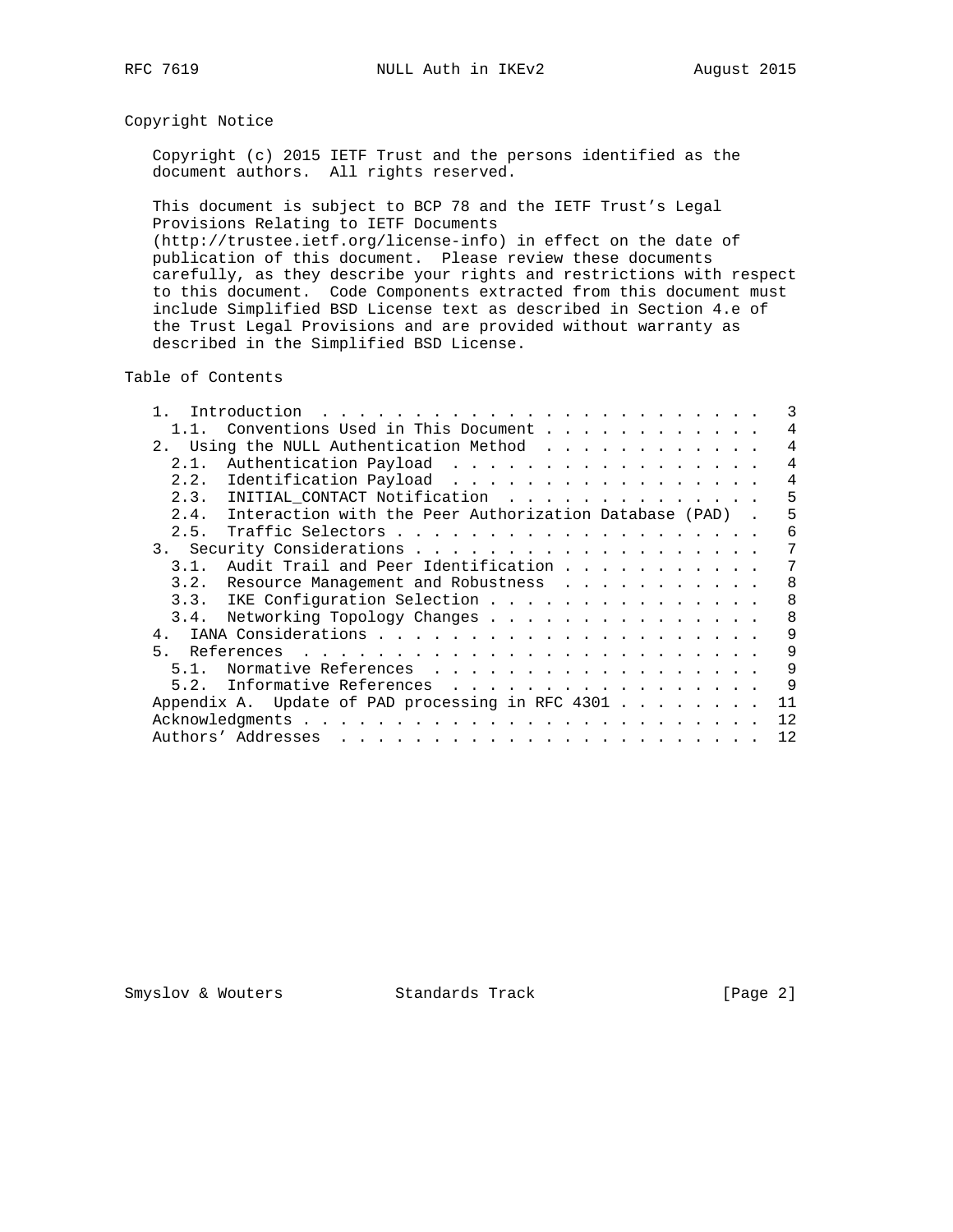# 1. Introduction

 Internet Key Exchange Protocol version 2 (IKEv2), specified in [RFC7296], provides a way for two parties to perform an authenticated key exchange. While the authentication methods used by the peers can be different, there is no method for one or both parties to remain unauthenticated and anonymous. This document extends the authentication methods to support unauthenticated and anonymous IKE sessions.

 In some situations, mutual authentication is undesirable, superfluous, or impossible. The following three examples illustrate these unauthenticated use cases:

- o A user wants to establish an anonymous secure connection to a server. In this situation, the user should be able to authenticate the server without presenting or authenticating to the server with their own identity. This case uses a single-sided authentication of the responder.
- o A sensor that periodically wakes up from a suspended state wants to send a measurement (e.g., temperature) to a collecting server. The sensor must be authenticated by the server to ensure authenticity of the measurement, but the sensor does not need to authenticate the server. This case uses a single-sided authentication of the initiator.
- o Two peers without any trust relationship wish to defend against widespread pervasive monitoring attacks as described in [RFC7258]. Without a trust relationship, the peers cannot authenticate each other. Opportunistic Security [RFC7435] states that unauthenticated encrypted communication is preferred over cleartext communication. The peers want to use IKE to setup an unauthenticated encrypted connection that gives them protection against pervasive monitoring attacks. An attacker that is able and willing to send packets can still launch a man-in-the-middle (MITM) attack to obtain a copy of the unencrypted communication. This case uses a fully unauthenticated key exchange.

 To meet these needs, this document introduces the NULL Authentication method and the ID\_NULL ID type. This allows an IKE peer to explicitly indicate that it is unwilling or unable to certify its identity.

Smyslov & Wouters Standards Track [Page 3]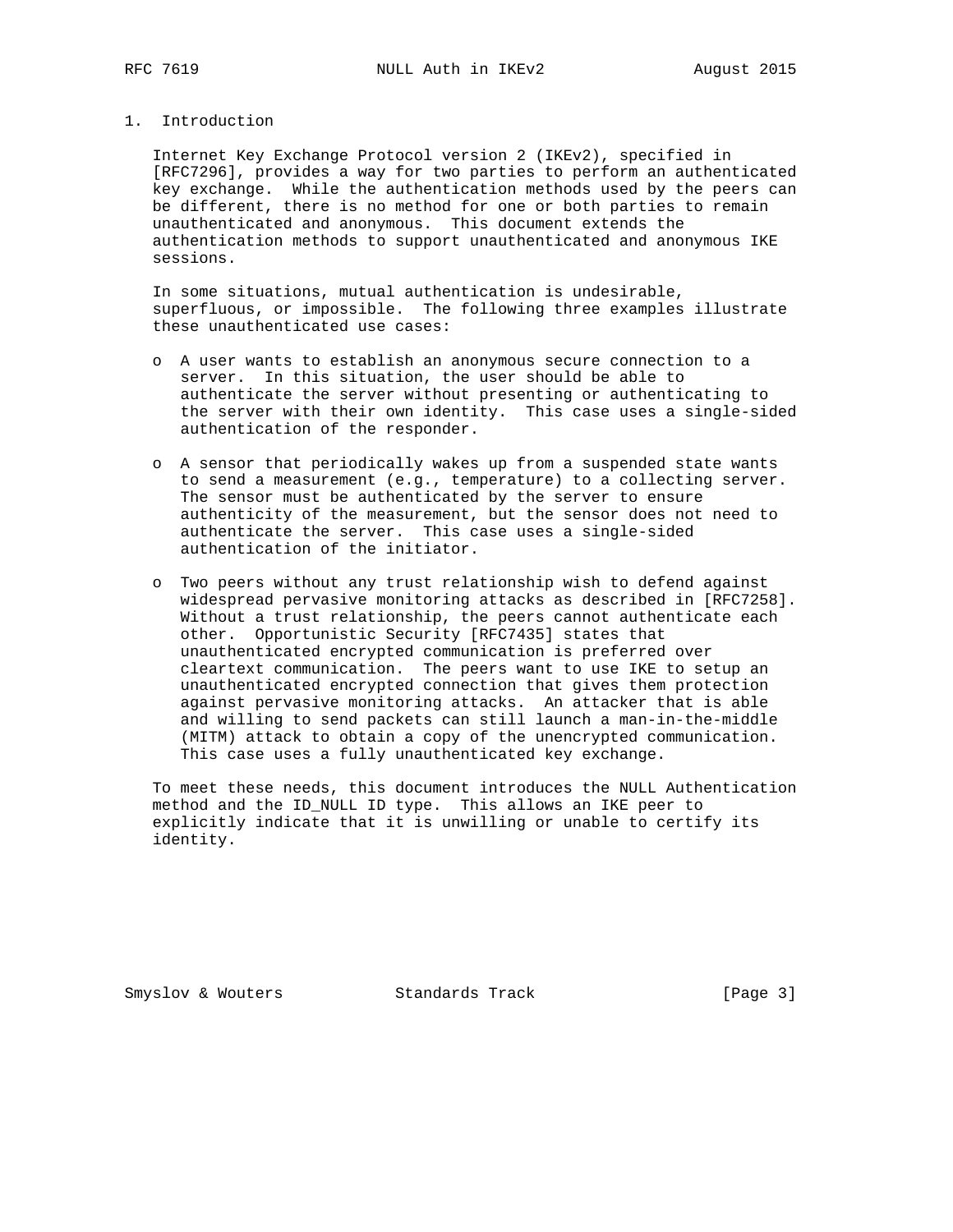# 1.1. Conventions Used in This Document

 The key words "MUST", "MUST NOT", "REQUIRED", "SHALL", "SHALL NOT", "SHOULD", "SHOULD NOT", "RECOMMENDED", "MAY", and "OPTIONAL" in this document are to be interpreted as described in [RFC2119].

# 2. Using the NULL Authentication Method

 In IKEv2, each peer independently selects the method to authenticate itself to the other side. A peer may choose to refrain from authentication by using the NULL Authentication method. If a host's local policy requires that the identity of its peer be (non-null) authenticated, and if that host receives an AUTH payload containing the NULL Authentication method type, it MUST return an AUTHENTICATION\_FAILED notification. If an initiator uses the Extensible Authentication Protocol (EAP), the responder MUST NOT use the NULL Authentication method (in conformance with Section 2.16 of [RFC7296]).

 NULL authentication affects how the Authentication and the Identification payloads are formed in the IKE\_AUTH exchange.

#### 2.1. Authentication Payload

 NULL authentication still requires a properly formed AUTH payload to be present in the IKE\_AUTH exchange messages, as the AUTH payload cryptographically links the IKE\_SA\_INIT exchange messages with the other messages sent over this IKE Security Association (SA).

 When using NULL authentication, the content of the AUTH payload is computed using the syntax of pre-shared secret authentication, described in Section 2.15 of [RFC7296]. The value of SK\_pi for the initiator and SK\_pr for the responder is used as the shared secret for the content of the AUTH payload. Implementers should note this means that authentication keys used by the two peers are different in each direction. This is identical to how the contents of the two last AUTH payloads are generated for the non-key-generating EAP methods (see Section 2.16 of [RFC7296] for details).

The IKEv2 Authentication Method value for NULL Authentication is 13.

#### 2.2. Identification Payload

 When a remote peer is not authenticated, any ID presented in the Identification Data field of the ID payload cannot be validated. To avoid the need of sending a bogus ID Type with placeholder data, this specification defines a new ID Type, ID\_NULL. The Identification Data field of the ID payload for this ID Type MUST be empty.

Smyslov & Wouters Standards Track [Page 4]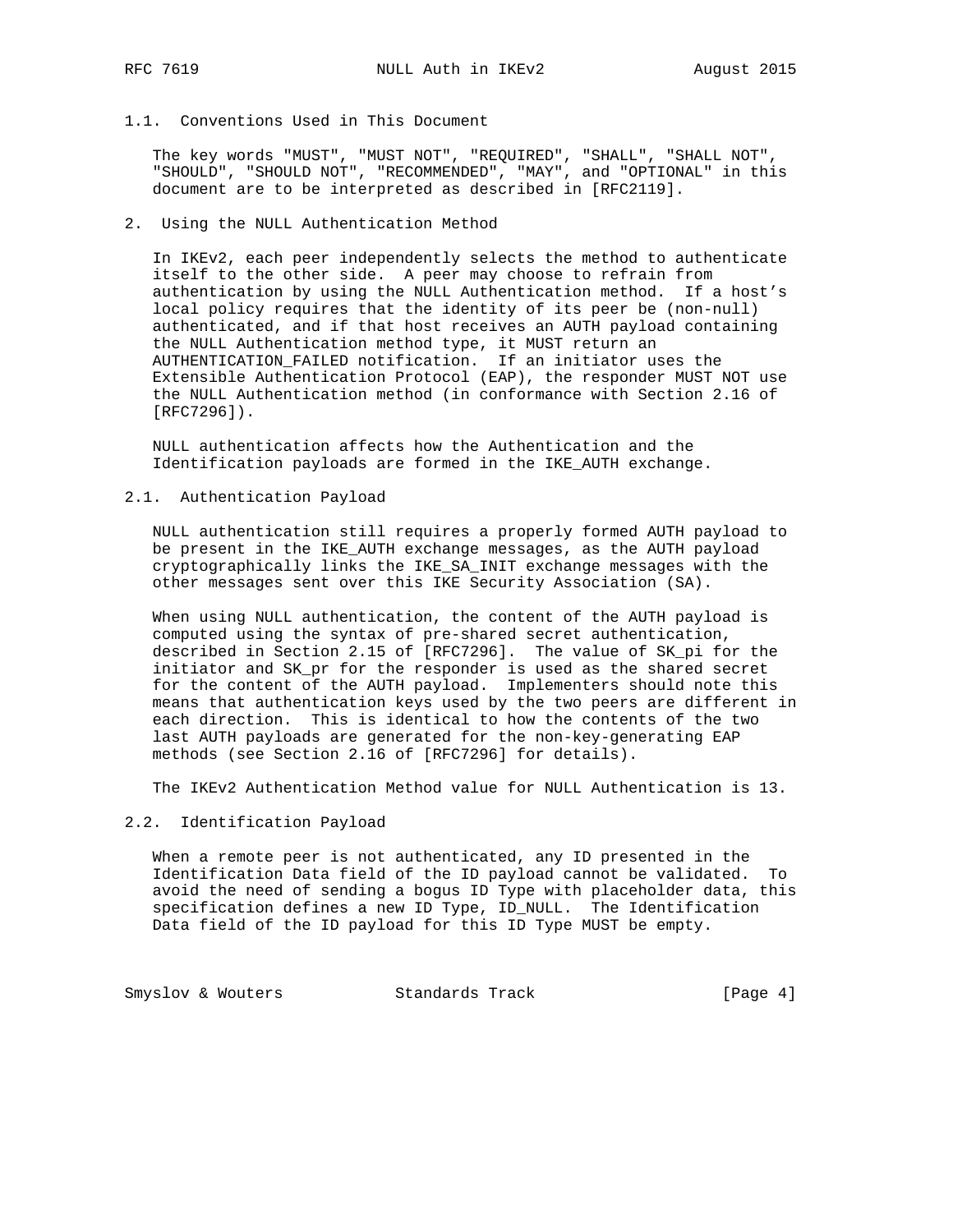If NULL authentication is in use and anonymity is a concern, then ID\_NULL SHOULD be used in the Identification payload. Some examples of cases where a non-null identity type and value with NULL authentication can be used are logging, troubleshooting, and in scenarios where authentication takes place out of band after the IKE SA is created (like in [AUTOVPN]). The content of the Identification payload MUST NOT be used for any trust and policy checking in IKE\_AUTH exchange when NULL authentication is employed (see Section 2.4 for details).

 ID\_NULL is primarily intended to be used with NULL authentication but could be used in other situations where the content of the Identification payload is not used. For example, ID\_NULL could be used when authentication is performed via raw public keys and the identities are the keys themselves. These alternative uses of ID\_NULL should be described in their own respective documents.

The IKEv2 Identification Payload ID Type for ID\_NULL is 13.

#### 2.3. INITIAL\_CONTACT Notification

 The identity of a peer using NULL authentication cannot be used to find existing IKE SAs created by the same peer, as the peer identity is not authenticated. For that reason, the INITIAL\_CONTACT notifications MUST NOT be used to delete any other IKE SAs based on the same peer identity without additional verification that the existing IKE SAs with matching identity are actually stale.

 The standard IKE Liveness Check procedure, described in Section 2.4 of [RFC7296], can be used to detect stale IKE SAs created by peers using NULL authentication. Inactive, unauthenticated IKE SAs should be checked periodically. Additionally, the event of creating a new unauthenticated IKE SA can be used to trigger an out-of-order check on existing unauthenticated IKE SAs possibly limited to identical or close-by IP addresses or to identical identities of the just created IKE SA.

 Implementations should weigh the resource consumption of sending Liveness Checks against the memory usage of possible orphaned IKE SAs. Implementations may choose to handle situations with thousands of unauthenticated IKE SAs differently from situations with very few such SAs.

2.4. Interaction with the Peer Authorization Database (PAD)

 Section 4.4.3 of [RFC4301] defines the Peer Authorization Database (PAD), which provides the link between the Security Policy Database (SPD) and IKEv2. The PAD contains an ordered list of records with

Smyslov & Wouters Standards Track [Page 5]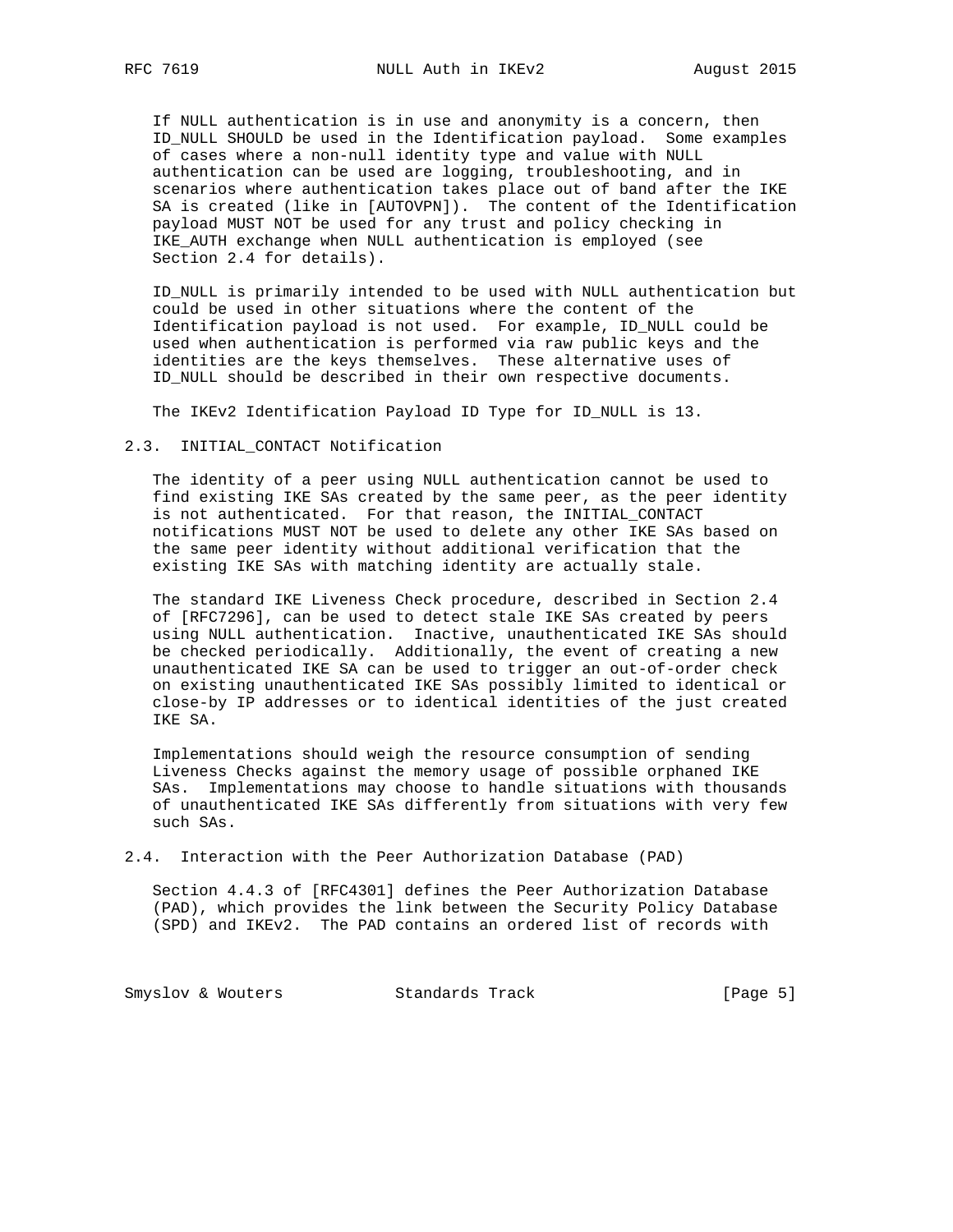peers' identities along with corresponding authentication data and Child SA authorization data. When the IKE SA is being established, the PAD is consulted to determine how the peer should be authenticated and what Child SAs it is authorized to create.

 When using NULL authentication, the peer identity is not authenticated and cannot be trusted. If ID\_NULL is used with NULL authentication, there is no ID at all. The processing of the PAD described in Section 4.4.3 of [RFC4301] is updated for NULL authentication as follows.

 NULL authentication is added as one of the supported authentication methods. This method does not have any authentication data. ID\_NULL is included into the list of allowed ID types. The matching rule for ID\_NULL consists only of whether this type is used, i.e., no actual ID matching is done as ID NULL contains no identity data.

 When using the NULL Authentication method, those matching rules MUST include matching of a new flag in the SPD entry specifying whether unauthenticated users are allowed to use that entry. That is, each SPD entry needs to be augmented to have a flag specifying whether it can be used with NULL authentication or not, and only those rules that explicitly have that flag turned on can be used with unauthenticated connections.

 The specific updates of text in Section 4.4.3 of [RFC4301] are listed in Appendix A.

# 2.5. Traffic Selectors

 Traffic Selectors and narrowing allow two IKE peers to mutually agree on a traffic range for an IPsec SA. An unauthenticated peer must not be allowed to use this mechanism to steal traffic that an IKE peer intended to be for another host. This is especially problematic when supporting anonymous IKE peers behind NAT, as such IKE peers build an IPsec SA using their pre-NAT IP address that is different from the source IP of their IKE packets. A rogue IKE peer could use malicious Traffic Selectors to trick a remote host into giving it IP traffic that the remote host never intended to be sent to remote IKE peers. For example, if the remote host uses 192.0.2.1 as the DNS server, a rogue IKE peer could set its Traffic Selector to 192.0.2.1 in an attempt to receive the remote peer's DNS traffic. Implementations SHOULD restrict and isolate all anonymous IKE peers from each other and itself and only allow it access to itself and possibly its intended network ranges.

Smyslov & Wouters Standards Track [Page 6]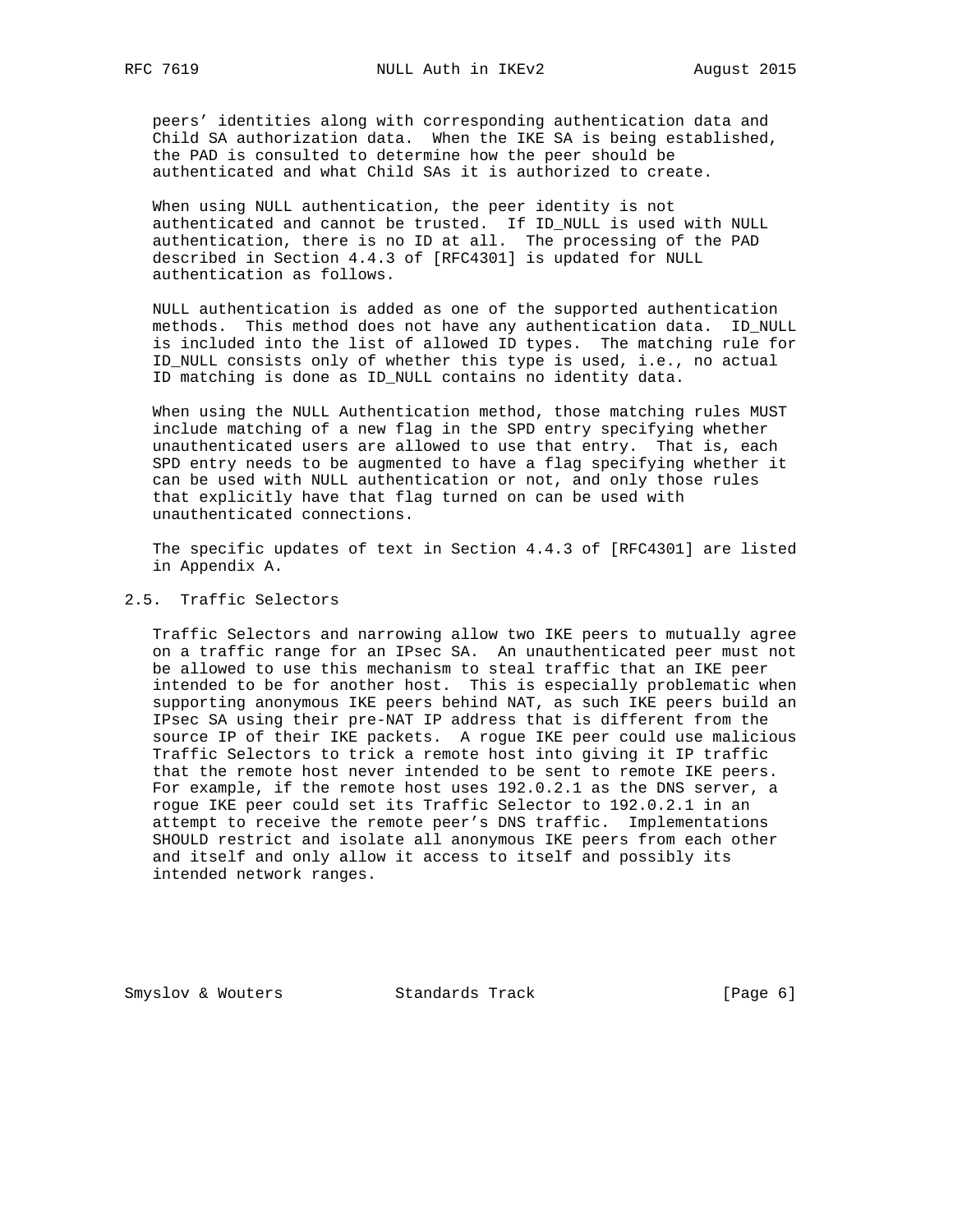One method to achieve this is to always assign internal IP addresses to unauthenticated IKE clients, as described in Section 2.19 of [RFC7296]. Implementations may also use other techniques such as internal NAT and connection tracking.

 Implementations MAY force unauthenticated IKE peers to single host to-host IPsec SAs. When using IPv6, this is not always possible, so implementations MUST be able to assign a full /64 address block to the peer as described in [RFC5739], even if it is not authenticated.

3. Security Considerations

 If authenticated IKE sessions are possible for a certain Traffic Selector range between the peers, then unauthenticated IKE SHOULD NOT be allowed for that Traffic Selector range. When mixing authenticated and unauthenticated IKE with the same peer, policy rules should ensure the highest level of security will be used to protect the communication between the two peers. See [RFC7435] for details.

 If both peers use NULL authentication, the entire key exchange becomes unauthenticated. This makes the IKE session vulnerable to active MITM attacks.

 Using an ID Type other than ID\_NULL with the NULL Authentication method may compromise the client's anonymity in case of an active MITM attack.

 IKE implementations without NULL authentication have always performed mutual authentication and were not designed for use with unauthenticated IKE peers. Implementations might have made assumptions that remote peers are identified. With NULL authentication, these assumptions are no longer valid. Furthermore, the host itself might have made trust assumptions or may not be aware of the network topology changes that resulted from IPsec SAs from unauthenticated IKE peers.

# 3.1. Audit Trail and Peer Identification

 With NULL authentication, an established IKE session is no longer guaranteed to provide a verifiable (authenticated) entity known to the system or network. Any logging of unproven ID payloads that were not authenticated should be clearly marked and treated as "untrusted" and possibly accompanied by logging the remote IP address of the IKE session. Rate limiting of logging might be required to prevent excessive resource consumption causing system damage.

Smyslov & Wouters Standards Track [Page 7]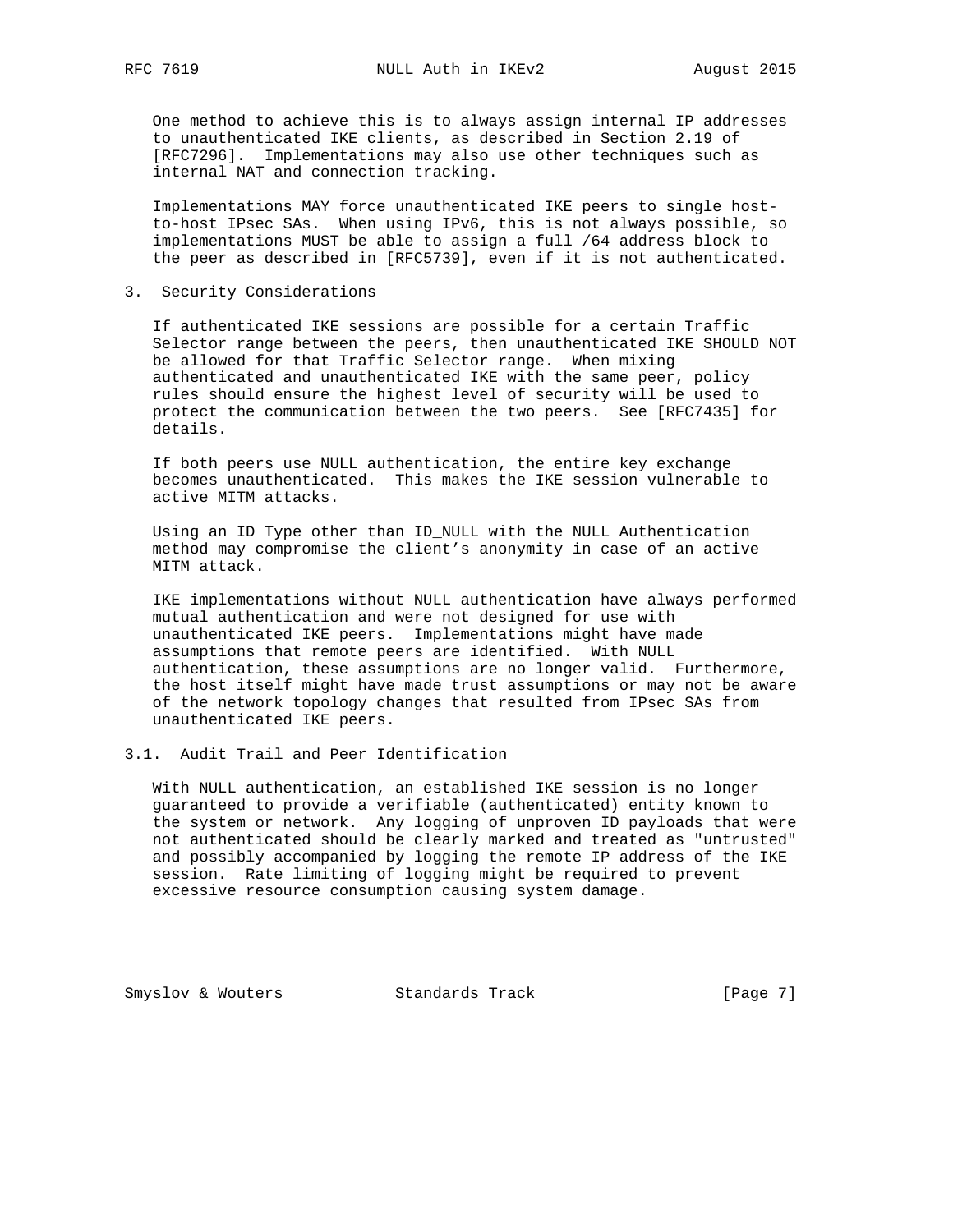### 3.2. Resource Management and Robustness

 Section 2.6 of [RFC7296] provides guidance for mitigation of denial of-service (DoS) attacks by issuing COOKIES in response to resource consumption of half-open IKE SAs. Furthermore, [DDOS-PROTECTION] offers additional countermeasures in an attempt to distinguish attacking IKE packets from legitimate IKE peers.

 These defense mechanisms do not take into account IKE systems that allow unauthenticated IKE peers. An attacker using NULL authentication is a fully legitimate IKE peer that is only distinguished from authenticated IKE peers by having used NULL authentication.

 Implementers that implement NULL authentication should ensure their implementation does not make any assumptions that depend on IKE peers being "friendly", "trusted", or "identifiable". While implementations should have been written to account for abusive authenticated clients, any omission or error in handling abusive clients may have gone unnoticed because abusive clients have been a rare or nonexistent problem. When adding support for unauthenticated IKE peers, these implementation omissions and errors will be found and abused by attackers. For example, an unauthenticated IKE peer could send an abusive amount of Liveness probes or Delete requests.

# 3.3. IKE Configuration Selection

 Combining authenticated and unauthenticated IKE peers on a single host can be dangerous, assuming the authenticated IKE peer gains more or different access from unauthenticated peers (otherwise, why not only allow unauthenticated peers). An unauthenticated IKE peer MUST NOT be able to reach resources only meant for authenticated IKE peers and MUST NOT be able to replace the Child SAs of an authenticated IKE peer.

# 3.4. Networking Topology Changes

 When a host relies on packet filters or firewall software to protect itself, establishing an IKE SA and installing an IPsec SA might accidentally circumvent these packet filters and firewall restrictions, as the Encapsulating Security Payload (ESP, protocol 50) or ESPinUDP (UDP port 4500) packets of the encrypted traffic do not match the packet filters defined for unencrypted traffic. IKE peers supporting unauthenticated IKE MUST pass all decrypted traffic through the same packet filters and security mechanisms as incoming plaintext traffic.

Smyslov & Wouters Standards Track [Page 8]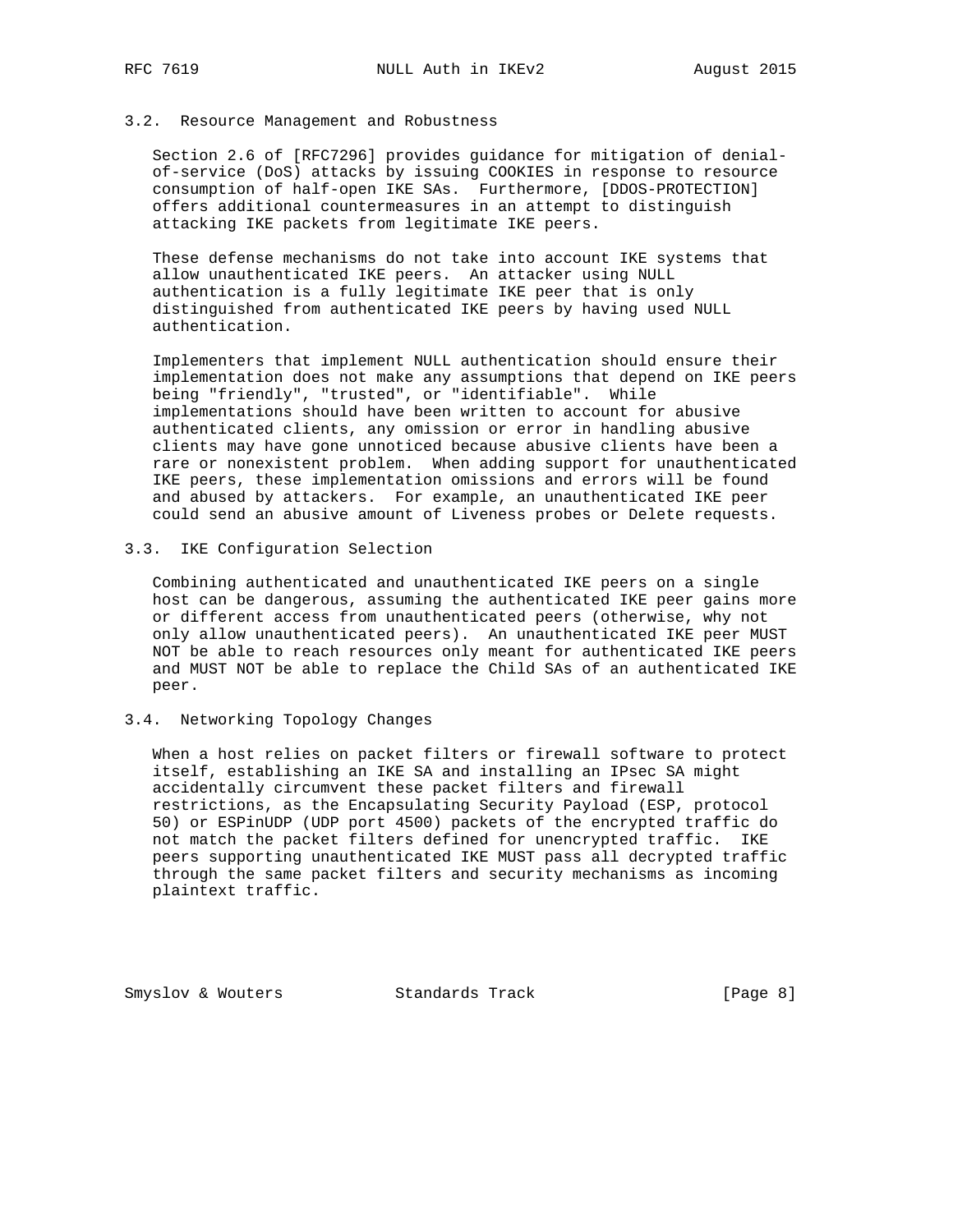# 4. IANA Considerations

 Per this document, IANA has added a new entry in the "IKEv2 Authentication Method" registry:

13 NULL Authentication

 Per this document, IANA has added a new entry in the "IKEv2 Identification Payload ID Types" registry:

13 ID\_NULL

- 5. References
- 5.1. Normative References
	- [RFC2119] Bradner, S., "Key words for use in RFCs to Indicate Requirement Levels", BCP 14, RFC 2119, DOI 10.17487/RFC2119, March 1997, <http://www.rfc-editor.org/info/rfc2119>.
	- [RFC4301] Kent, S. and K. Seo, "Security Architecture for the Internet Protocol", RFC 4301, DOI 10.17487/RFC4301, December 2005, <http://www.rfc-editor.org/info/rfc4301>.
	- [RFC5739] Eronen, P., Laganier, J., and C. Madson, "IPv6 Configuration in Internet Key Exchange Protocol Version 2 (IKEv2)", RFC 5739, DOI 10.17487/RFC5739, February 2010, <http://www.rfc-editor.org/info/rfc5739>.
	- [RFC7296] Kaufman, C., Hoffman, P., Nir, Y., Eronen, P., and T. Kivinen, "Internet Key Exchange Protocol Version 2 (IKEv2)", STD 79, RFC 7296, DOI 10.17487/RFC7296, October 2014, <http://www.rfc-editor.org/info/rfc7296>.

#### 5.2. Informative References

- [RFC7258] Farrell, S. and H. Tschofenig, "Pervasive Monitoring Is an Attack", BCP 188, RFC 7258, DOI 10.17487/RFC7258, May 2014, <http://www.rfc-editor.org/info/rfc7258>.
- [RFC7435] Dukhovni, V., "Opportunistic Security: Some Protection Most of the Time", RFC 7435, DOI 10.17487/RFC7435, December 2014, <http://www.rfc-editor.org/info/rfc7435>.
- [AUTOVPN] Sheffer, Y. and Y. Nir, "The AutoVPN Architecture", Work in Progress, draft-sheffer-autovpn-00, February 2014.

Smyslov & Wouters Standards Track [Page 9]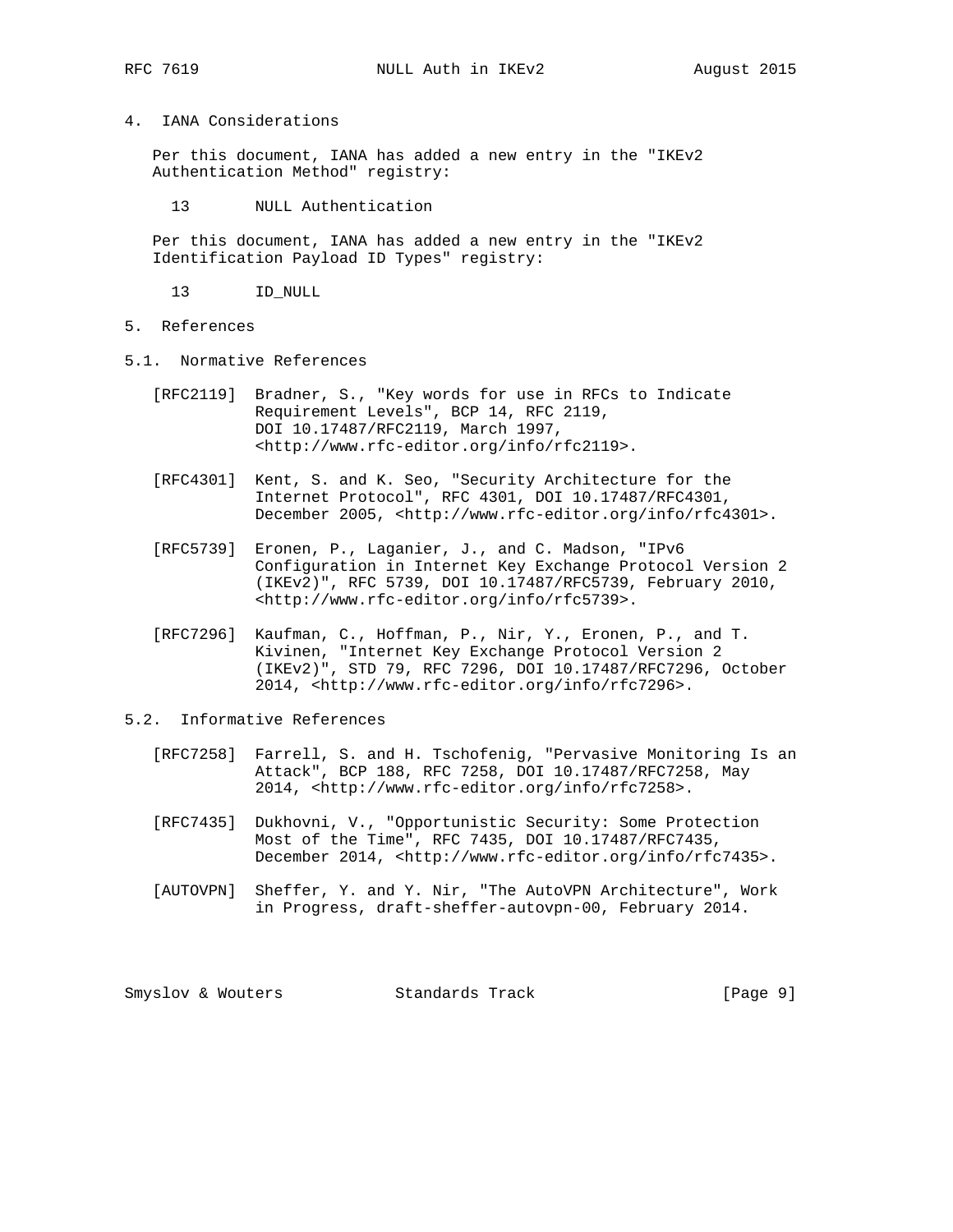[DDOS-PROTECTION]

 Nir, Y. and V. Smyslov, "Protecting Internet Key Exchange (IKE) Implementations from Distributed Denial of Service Attacks", Work in Progress, draft-ietf-ipsecme-ddos protection-02, July 2015.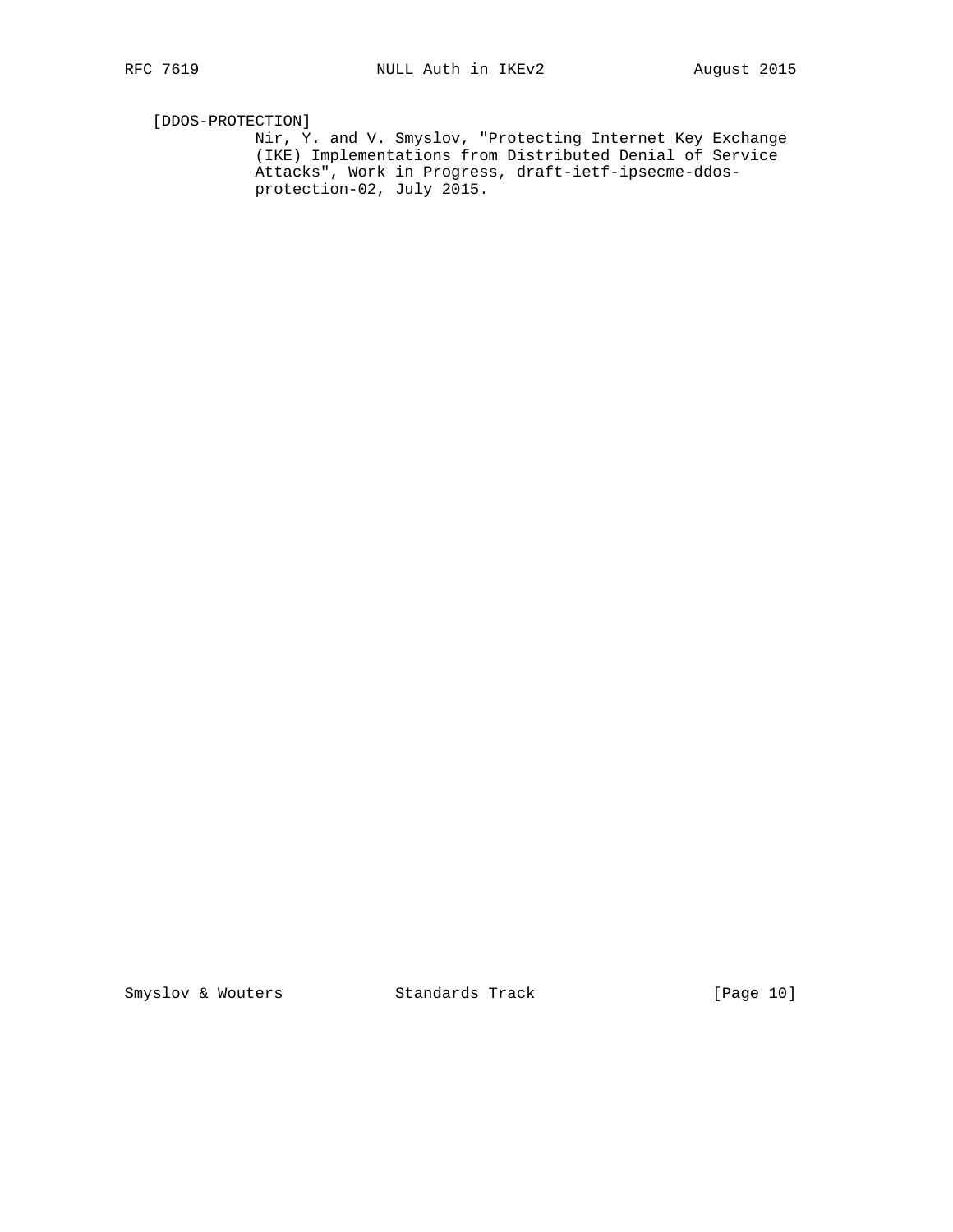Appendix A. Update of PAD processing in RFC 4301 This appendix lists the specific updates of the text in Section 4.4.3 of [RFC4301] that should be followed when implementing NULL authentication. A new item is added to the list of supported ID types in Section 4.4.3.1 of [RFC4301] o NULL ID (matches ID type only) and the following text is added at the end of the section: Added text: The NULL ID type is defined as having no data. For this name type, the matching function is defined as comparing the ID type only. A new item is added to the list of authentication data types in Section 4.4.3.2 of [RFC4301]: - NULL authentication and the next paragraph is updated as follows: Old: For authentication based on an X.509 certificate [...] For authentication based on a pre-shared secret, the PAD contains the pre-shared secret to be used by IKE. New: For authentication based on an X.509 certificate [...] For authentication based on a pre-shared secret, the PAD contains the pre-shared secret to be used by IKE. For NULL authentication the PAD contains no data. In addition, the following text is added at the end of Section 4.4.3.4 of [RFC4301]: Added text: When using the NULL Authentication method, implementations MUST make sure that they do not mix authenticated and unauthenticated SPD rules, i.e., implementations need to keep them separately; for example, by adding a flag in the SPD to tell whether NULL authentication can be used or not for the entry. That is, each SPD entry needs to be augmented to have a flag specifying whether

Smyslov & Wouters Standards Track [Page 11]